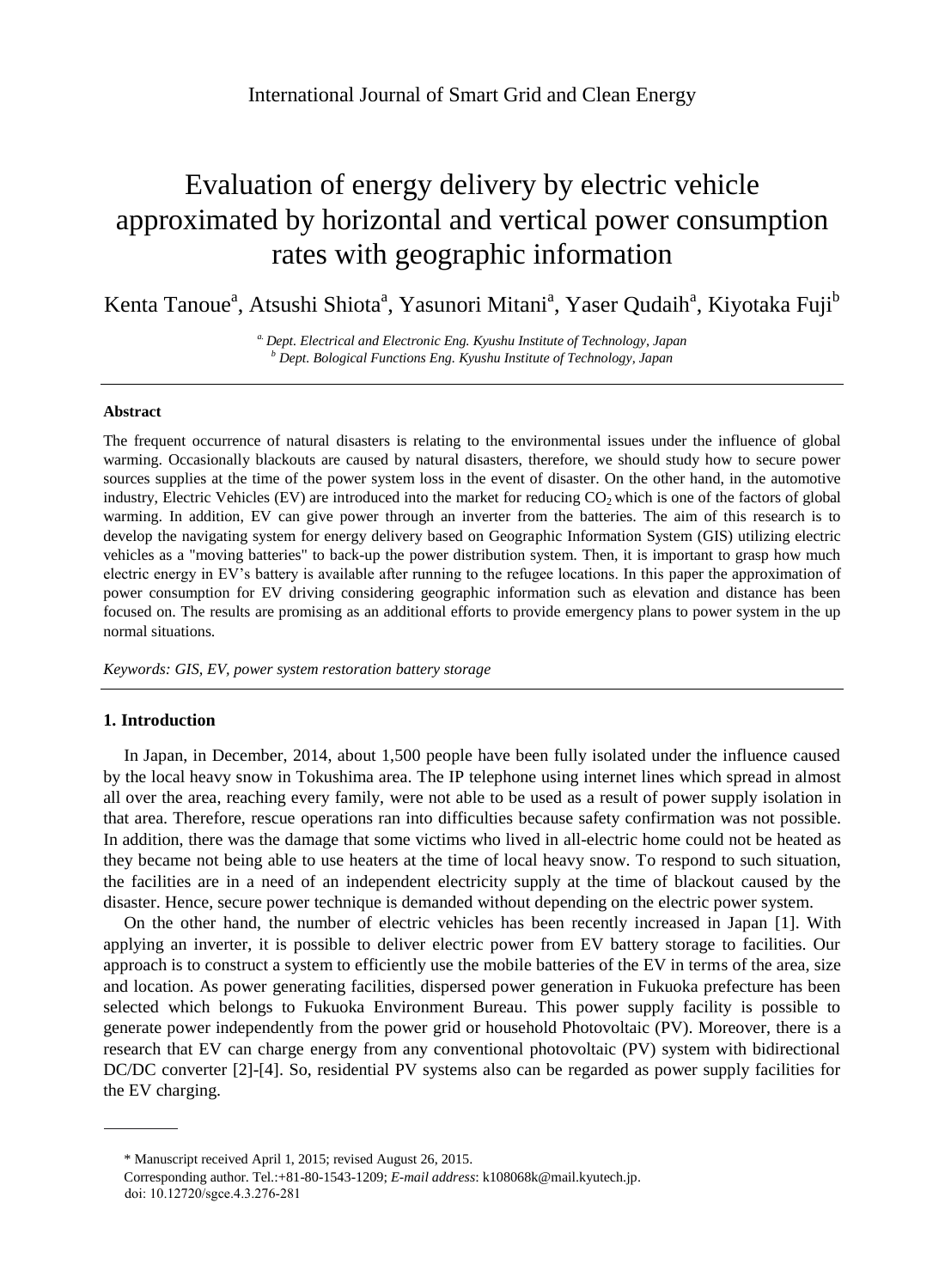EVs have the mission of the short driving range. When the dispersed generators deliver power by EV, it has to be transported efficiently from the power supply facility to the targeted locations. To transport and deliver the power of the EV, it is necessary to grasp the round trip and the exact route to the destination compared with the battery capacity of the EV. Therefore, this research focuses on driving power consumption approximation utilizing and considering the geographic information.



Fig. 1. General diagram of the studied system.

# **2. Estimating Consumption Power of EV**

# *2.1. Research overview*

This research, transporting the electric power by using EV, focuses on estimating amount of electric power which EV can supply to the facility at the time of arrival to it. This amount can be calculated by subtracting amount of driving power consumption from remaining battery capacity at the time of the departure of the charge spot. In other words, estimating amount of driving power consumption means estimating amount of power which people can use in home or a refugee shelters.

Our research focuses using GIS on the estimating amount of driving power consumption. The reason for this is GIS can take in a variety of information associating with geographic information and perform arrangement unification, expression, analysis and so on. Moreover, information can be registered in real time. For example, some people can access information of impassable road into GIS and it does previously noted function. Based on these features, the authors have developed the new method of Power Transport Mapping Method (PTMM) to determine all required information in the map using GIS [5], [6]. PTMM is free to modify the approximation function of the driving power consumption. It is a mechanism that can accommodate a variety of vehicle types by modifying the function. In this research, the approximation function of the driving power consumption is introduced for i-MiEV typeG of Mitsubishi Motors Corporation [7]. Appearance of the used i-MiEV is shown in Fig. 2.

### *2.2. Estimation of EV consumption with power effective cost*

According to the report of Chubu Electric Power Company, the average power effective cost of the "Mitsubishi i-MiEV" is 7.3 km/kWh [8]. Therefore, the driving power consumption for i-MiEV (*W)* [kWh] is expressed by following equation (1).

$$
W = \frac{x}{7300}
$$

where x is travelling distance [m]. W is the driving power consumption [kWh]. By PTMM and using equation (1), EV consumed the electric power capacity map was developed at Kitakyushu City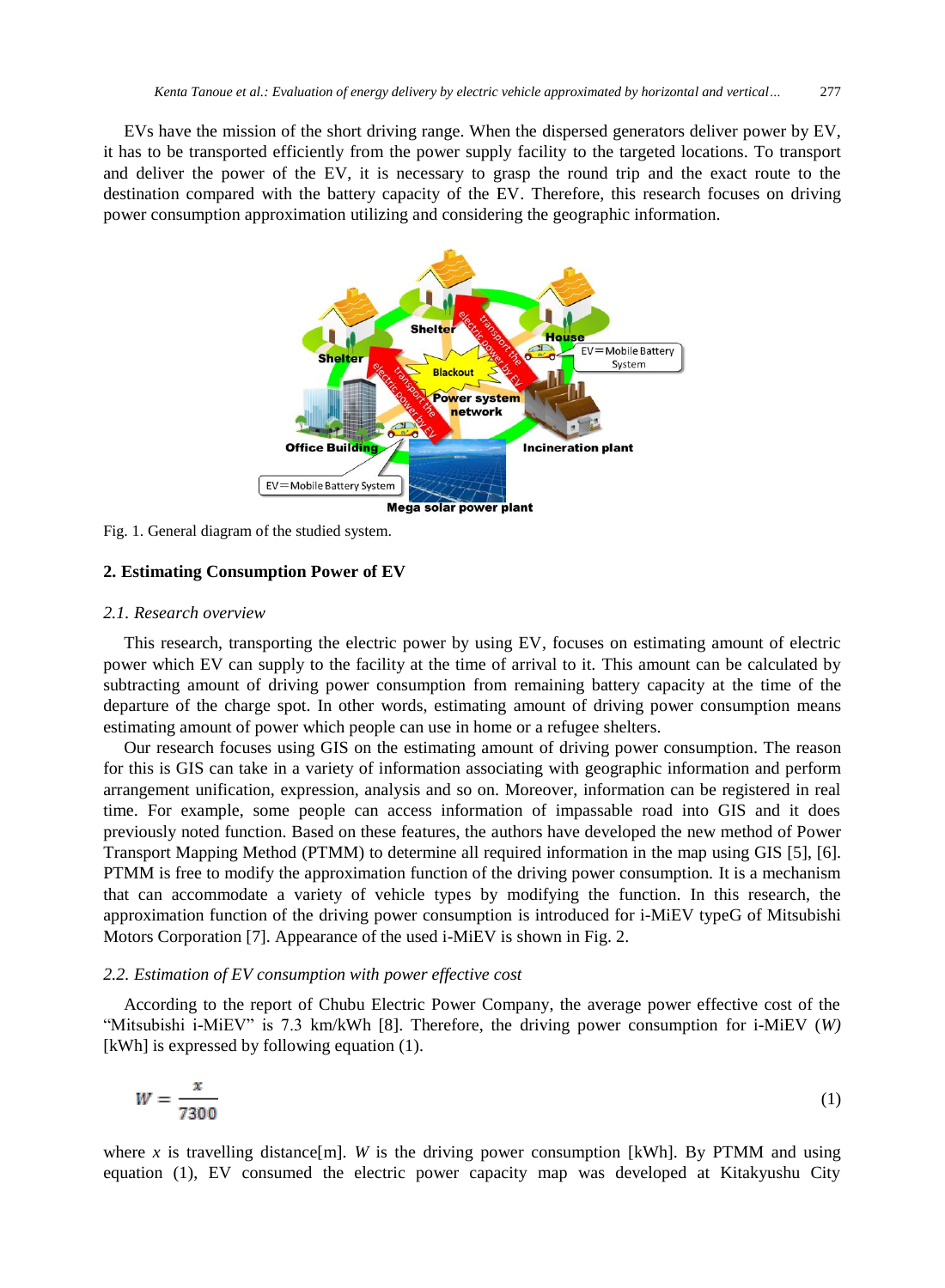Environment Bureau Hiagari plant. This plant is the starting point because it has an independent generator. The constructed EV consumed electric power capacity map is shown in Fig. 3



# Fig. 2. i-MiEV type G.



Fig. 3. The electric power capacity map with consumed EV using power effective cost.

| Route | Travel distance<br>[m] | Distance in<br>elevation [m] | <b>Estimated power</b><br>consumption [kWh] | Actual power<br>consumption [kWh] | error<br>[kWh] |
|-------|------------------------|------------------------------|---------------------------------------------|-----------------------------------|----------------|
| A     | 27,600                 | 1.6                          | 3.78                                        | 3.24                              | 0.54           |
| B     | 24,500                 | Q                            | 3.36                                        | 3.38                              | $-0.02$        |
| C     | 17,800                 | 8.9                          | 2.44                                        | 1.93                              | 0.51           |
| D     | 30,200                 | 36.3                         | 4.14                                        | 4.15                              | $-0.01$        |
| E     | 6,200                  | 498                          | 0.85                                        | 2.80                              | $-1.95$        |

Table 1. Estimated error and actual power consumption

In Fig. 3, the driving power consumption spreads through the concentric circle around Hiagari plant. The colors are painted in units of 0.5 kWh and the outermost of maps is the area where EV can reach to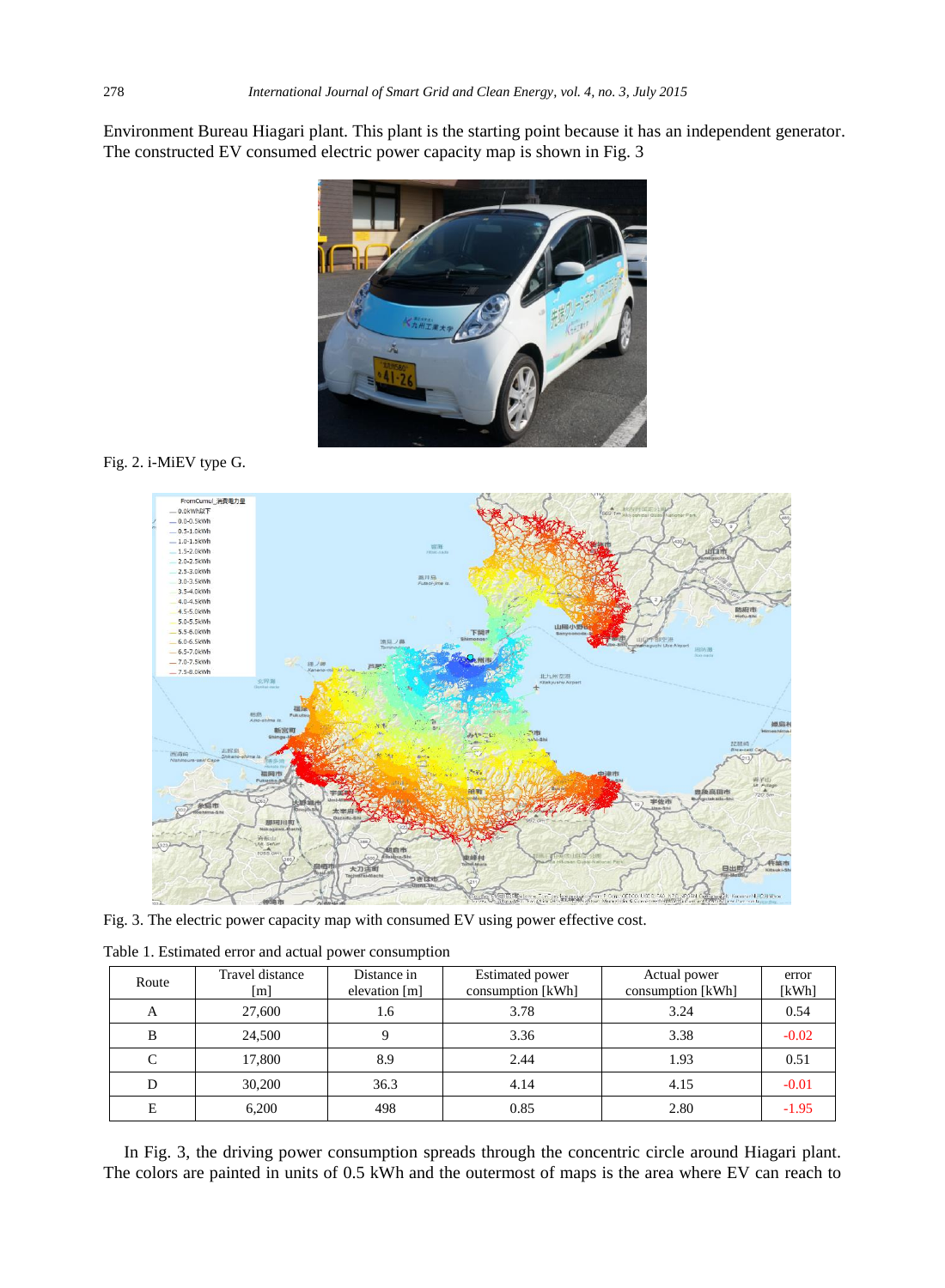consume 7.5-8.0 kWh (red). However, there is the problem that errors are large when EV drives on the undulant roads. The example data are shown in Table 1.

The driving power consumption which is considered and are not different by Table 1. This will be detailed in the following section.

## *2.3. Estimation of EV consumption considering the elevation*

For solving the mention problem, the driving power consumption which is considered the elevation. The proposed solution is divided the driving power consumption into a horizontal direction and a vertical direction. In other words, the proposed driving power consumption for i-MiEV (*W)* is expressed by the equation (2).

$$
W = W_x + W_h \tag{2}
$$

This conceptual diagram is shown in the Fig. 4.



Fig. 4. The conceptual diagram of EV's driving power consumption.

In Fig. 4, the total driving power consumption (*W)* is measured by a wattmeter. The horizontal distance  $(x)$  and the altitude  $(h)$  are also measurable by GIS. The travelled distance  $(L)$  and the horizontal distance  $(x)$  of EV almost are considered as the same direction because the roads of Japan are constructed within 5.1 degree (9%). Assuming that the horizontal average power effective cost of "Mitsubishi i-MiEV" is 7.3 km/kWh, the horizontal driving power consumption  $(W_x)$  are calculated with equation (1).

$$
W_x = \frac{x}{7300} \tag{3}
$$

Therefore, the vertical driving power consumption  $(W_h)$  are calculated by the following equation (4).

$$
W_h = W - W_x \tag{4}
$$

After calculating *Wh*, i-MiEV's total driving power consumption are able to simulated by *x* and *h* if the relationship between  $W_h$  and  $h$  is determine.

From the above mention,, measured driving power consumption are processed in the following procedures.

- ① It calculates the amount of the total power consumption on each driven road.
- $\circled{2}$  It calculates the horizontal driving power consumption (*W<sub>x</sub>*), by dividing the travelled distance by the horizontal average power effective cost of "Mitsubishi i-MiEV" 7.3 km/kWh.
- ③ It calculates the vertical driving power consumption (*Wh)*, subtracting the horizontal driving power consumption *W<sup>x</sup>* , from the amount of the total power consumption.
- ④ After measuring the difference in the elevation (*h)* between the start point and the end point of the driven road by using GIS, the difference in the elevation is plotted on a horizontal axis and the vertical driving power consumption  $(W_h)$  is plotted on a vertical axis.

The graph which is made in procedure  $\textcircled{4}$  is shown in the Fig. 5.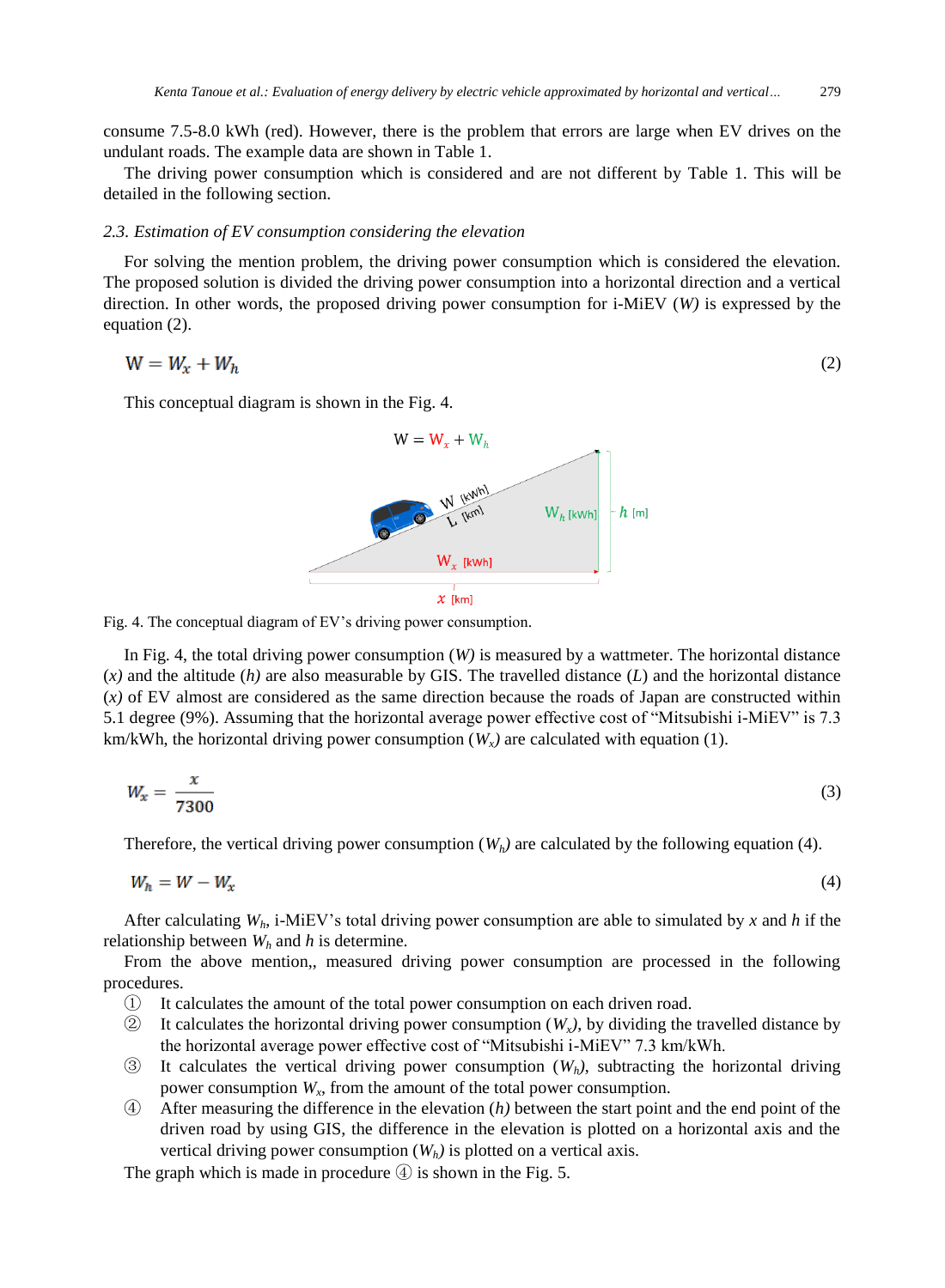

Fig. 5. Correlation diagram of the vertical driving power consumption *W<sup>h</sup>* and the difference in elevation *h.*

In Fig. 5, the proximate curve leads to the following expression.

$$
W_h = (4 \times 10^{-7})h^2 + 0.0035h
$$
\n<sup>(5)</sup>

Using the equation (5), the vertical driving power consumption  $(W_h)$  is calculated from a difference in the elevation  $(h)$ . Therefore, substituting to equation  $(3)$  and the equation  $(5)$  into the equation  $(2)$ , the approximation of i-MiEV's driving power consumption with geographic information is introduced.

$$
W = \frac{x}{7300} + (4 \times 10^{-7})h^2 + 0.0035h
$$
 (6)

By using PTMM and the equation (6), the constructed EV consumed the electric power capacity map is developed and shown in Fig. 6.



Fig. 6. The electric power capacity map with consumed EV considering, elevation.

Based on the comparison of Fig. 6 and Fig. 3, the electric power capacity map with consumed EV considering the elevation is less accessible area than without considering. This is the reason that Hiagari plant which is the center of the map is located in the lowest area around the field. In addition, the center of Fig. 6 turns red lines because this area is in mountain areas. In the same way as Table 1, the estimated